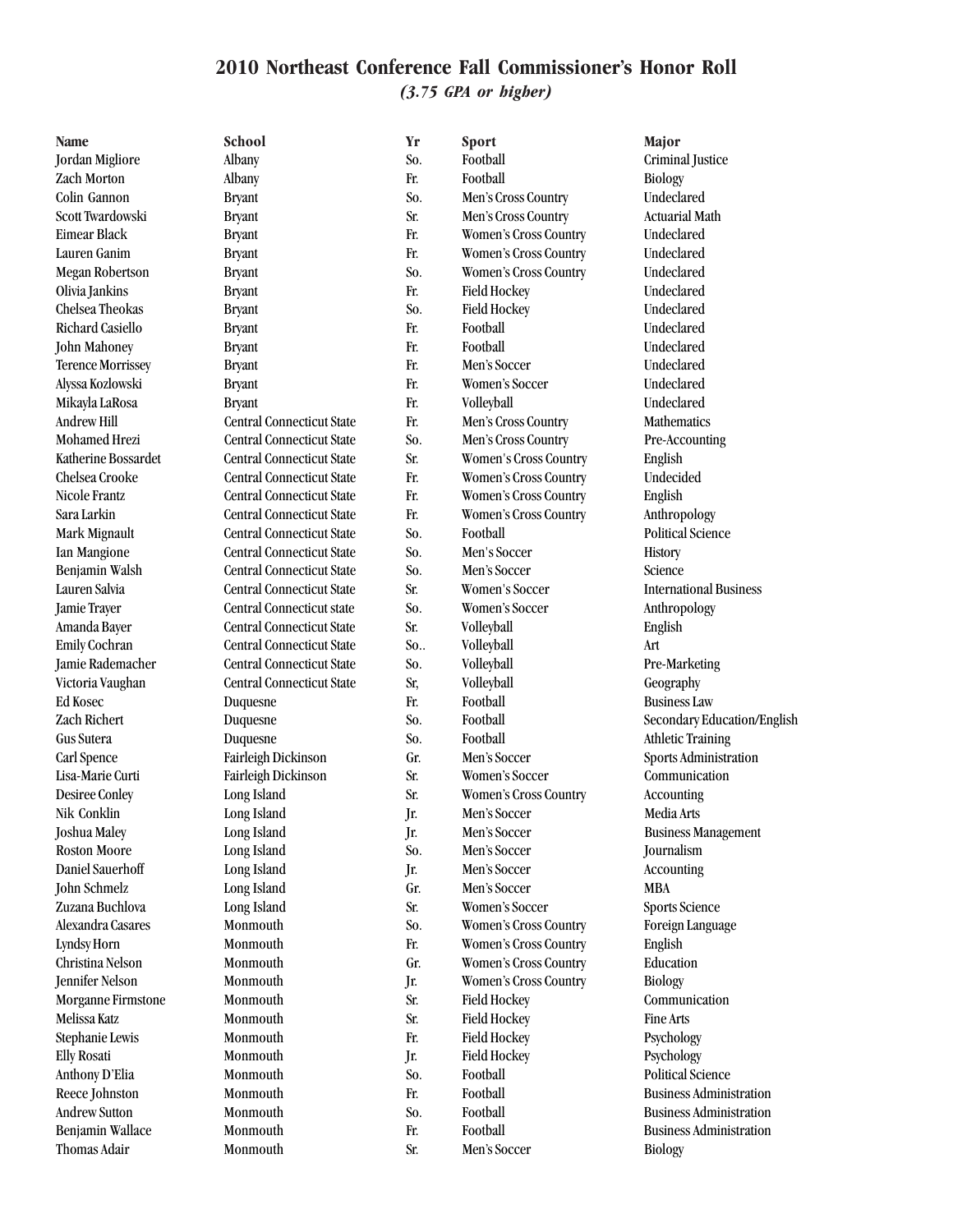#### **2010 Northeast Conference Fall Commissioner's Honor Roll** *(3.75 GPA or higher)*

| <b>Name</b>            | School               | Yr  | Sport                        | Major                             |
|------------------------|----------------------|-----|------------------------------|-----------------------------------|
| Ali Kliment            | Monmouth             | Sr. | Women's Soccer               | <b>Political Science</b>          |
| <b>Ashley Lewis</b>    | Monmouth             | So. | <b>Women's Soccer</b>        | Undeclared                        |
| Julia McCarty          | Monmouth             | Sr. | Women's Soccer               | <b>History</b>                    |
| <b>Joseph Perry</b>    | Mount St. Mary's     | Jr. | Men's Cross Country          | <b>Information Systems</b>        |
| Megan Kinsella         | Mount St. Mary's     | So. | <b>Women's Cross Country</b> | Undecided                         |
| Kathryn Franke         | Mount St. Mary's     | So. | Women's Cross Country        | Undecided                         |
| <b>Eric Detzel</b>     | Mount St. Mary's     | Sr. | Men's Soccer                 | Computer Science/Math             |
| Tierney Carabba        | Mount St. Mary's     | Fr. | Women's Soccer               | <b>Business/Marketing</b>         |
| Kaylyn Mahon           | Mount St. Mary's     | Gr. | Women's Soccer               | <b>MBA</b>                        |
| Sarah Malpezzi         | Mount St. Mary's     | Jr. | Women's Soccer               | <b>Elementary Education</b>       |
| Richard Stoliker       | Quinnipiac           | So. | Men's Cross Country          | Economics                         |
| Ryan Wolff             | Quinnipiac           | Jr. | Men's Cross Country          | Physical Therapy                  |
| Abigail Airoldi        | Quinnipiac           | So. | Women's Cross Country        | Physical Therapy                  |
| Amanda Faust           | Quinnipiac           | Fr. | Women's Cross Country        | Physicians Assistant              |
| <b>Brianna Faust</b>   | Quinnipiac           | Fr. | Women's Cross Country        | Physicians Assistant              |
| Kaitlynn Hammerton     | Quinnipiac           | Jr. | Women's Cross Country        | Physical Therapy                  |
| Patricia Massa         | Quinnipiac           | So. | Women's Cross Country        | <b>Mathematics</b>                |
| Rachel Morelli         | Quinnipiac           | Sr. | Women's Cross Country        | Physical Therapy                  |
| Jessica Soja           | Quinnipiac           | So. | <b>Women's Cross Country</b> | Occupational Therapy              |
| <b>Kelly Sorrell</b>   | Quinnipiac           | Sr. | Women's Cross Country        | Occupational Therapy              |
| Nicole Lewis           | Quinnipiac           | Jr. | <b>Field Hockey</b>          | <b>Sports Medicine</b>            |
| Rodrigo Uchoa          | Quinnipiac           | Jr. | Men's Soccer                 | <b>Business Finance</b>           |
| Chelsea Smith          | Quinnipiac           | Jr. | Women's Soccer               | <b>Nursing</b>                    |
| Amanda Armstrong       | Quinnipiac           | Gr. | Volleyball                   | <b>Interactive Communications</b> |
| <b>Kelby Carey</b>     | Quinnipiac           | Jr. | Volleyball                   | <b>Nursing</b>                    |
| Ashley Kopacki         | Quinnipiac           | Fr. | Volleyball                   | <b>Public Relations</b>           |
| <b>Taylor Payne</b>    | Quinnipiac           | Jr. | Volleyball                   | Physical Therapy                  |
| Nicole Rosenkilde      | Quinnipiac           | Fr. | Volleyball                   | Communications                    |
| <b>Kristine Kelly</b>  | Rider                | Sr. | <b>Field Hockey</b>          | Journalism                        |
| Natasha Tukeva         | Rider                | Jr. | <b>Field Hockey</b>          | <b>Entreprenurial Studies</b>     |
| Nicholas Gentile       | <b>Robert Morris</b> | Fr. | Men's Cross Country          | <b>Biology</b>                    |
| Kyle Osmund            | <b>Robert Morris</b> | Fr. | Men's Cross Country          | Social Science                    |
| Dorian Rumble          | Robert Morris        | Fr. | Men's Cross Country          | Computer Info. Systems            |
| <b>Jenny Byerly</b>    | <b>Robert Morris</b> | Fr. | Women's Cross Country        | Nuclear Medicine Technology       |
| <b>Kristie Domis</b>   | <b>Robert Morris</b> | So. | Women's Cross Country        | <b>Nursing</b>                    |
| Jessica Duffell        | <b>Robert Morris</b> | Sr. | Women's Cross Country        | Finance                           |
| Sarah Ellsworth        | Robert Morris        | Jr. | Women's Cross Country        | Accounting                        |
| Merel Van Steenbergen  | <b>Robert Morris</b> | Fr. | Women's Cross Country        | Social Science                    |
| Tabitha Harris         | <b>Robert Morris</b> | Fr. | <b>Field Hockey</b>          | <b>Nursing</b>                    |
| <b>Eloise Irwin</b>    | <b>Robert Morris</b> | Fr. | <b>Field Hockey</b>          | Communication                     |
| <b>Mallory Periard</b> | <b>Robert Morris</b> | Fr. | <b>Field Hockey</b>          | <b>Nursing</b>                    |
| <b>Brad Banas</b>      | <b>Robert Morris</b> | So. | Football                     | Engineering                       |
| Mark Centofanti        | <b>Robert Morris</b> | Fr. | Football                     | Engineering                       |
| <b>Kyle Cooper</b>     | <b>Robert Morris</b> | So. | Football                     | Sport Management                  |
| Mike Lovely            | <b>Robert Morris</b> | Sr. | Football                     | <b>Actuarial Science</b>          |
| D.J Myers              | <b>Robert Morris</b> | Fr. | Football                     | Engineering                       |
| Nolan Nearhoof         | <b>Robert Morris</b> | So. | Football                     | <b>Biology</b>                    |
| <b>Ben Ridgeley</b>    | <b>Robert Morris</b> | So. | Football                     | <b>Actuarial Science</b>          |
| Mike Shaffer           | <b>Robert Morris</b> | So. | Football                     | Engineering                       |
| Kevin Andino           | <b>Robert Morris</b> | Fr. | Men's Soccer                 | Finance                           |
| Shane Beharry          | Robert Morris        | Jr. | Men's Soccer                 | Communication                     |
| Toba Bolaji            | <b>Robert Morris</b> | So. | Men's Soccer                 | <b>Biology</b>                    |
| Daniel Braun           | <b>Robert Morris</b> | Jr. | Men's Soccer                 | Finance                           |
| Kyle Macaulay          | Robert Morris        | So. | Men's Soccer                 | <b>Biology</b>                    |
|                        |                      |     |                              |                                   |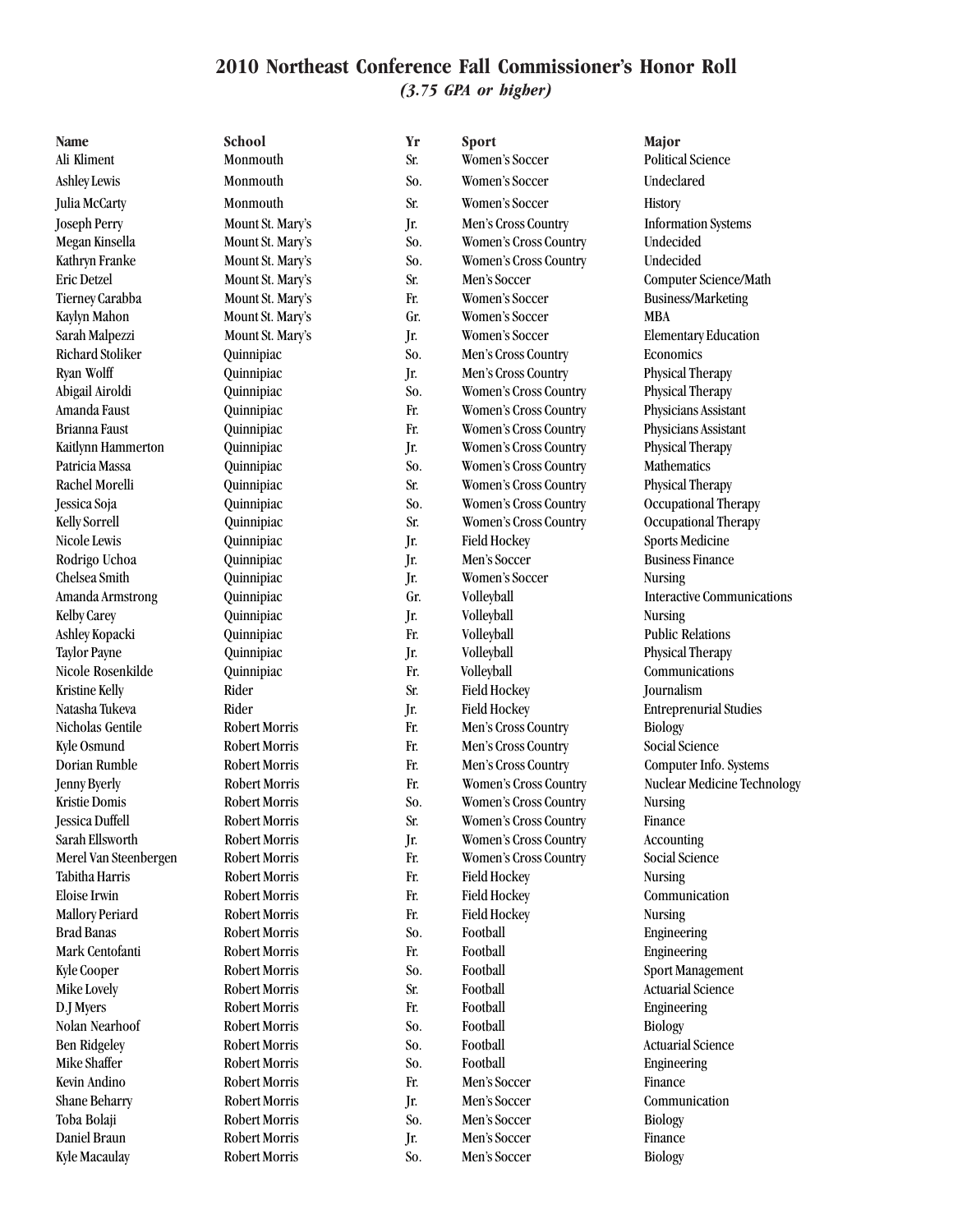*(3.75 GPA or higher)*

| Christy Baldesberger     | <b>Robert Morris</b> | Sr. | Women's Soccer               | Communication                      |
|--------------------------|----------------------|-----|------------------------------|------------------------------------|
| <b>Leah Prentice</b>     | Robert Morris        | Fr. | Women's Soccer               | <b>Applied Psychology</b>          |
| <b>Name</b>              | <b>School</b>        | Yr  | <b>Sport</b>                 | Major                              |
| Alexa Sarsfield          | <b>Robert Morris</b> | Fr. | Women's Soccer               | Marketing                          |
| Holly Sieradzki          | <b>Robert Morris</b> | Jr  | Women's Soccer               | <b>Elementary Education</b>        |
| Amanda Graham            | Robert Morris        | Sr. | Volleyball                   | <b>Nuclear Medicine Technology</b> |
| Una Japundza             | <b>Robert Morris</b> | So. | Volleyball                   | Managment                          |
| <b>Addie Jennings</b>    | Robert Morris        | Sr. | Volleyball                   | <b>Biology</b>                     |
| <b>Corinne Moser</b>     | <b>Robert Morris</b> | Sr. | Volleyball                   | Finance                            |
| <b>Jessy Nelko</b>       | <b>Robert Morris</b> | Sr. | Volleyball                   | <b>Environmental Science</b>       |
| Elizabeth Brombacker     | Sacred Heart         | Sr. | Women's Cross Country        | Media Studies                      |
| <b>Elizabeth Corvese</b> | Sacred Heart         | So. | Women's Cross Country        | Psychology                         |
| Kim DeLoreto             | Sacred Heart         | Sr. | Women's Cross Country        | Psychology                         |
| Michelle Navarro         | Sacred Heart         | So. | Women's Cross Country        | Art                                |
| Alyssa Selmquist         | Sacred Heart         | So. | Women's Cross Country        | <b>Business Administration</b>     |
| Hannah Robinson          | Sacred Heart         | Sr. | <b>Field Hockey</b>          | <b>Business Administration</b>     |
| David Comerford          | Sacred Heart         | So. | Football                     | <b>Business Administration</b>     |
| Luke Wischnowski         | Sacred Heart         | So. | Football                     | <b>Business Administration</b>     |
| Alexander Fait           | Sacred Heart         | Jr. | Men's Soccer                 | <b>Business Administration</b>     |
| Alyssa Brandofino        | Sacred Heart         | Fr. | Women's Soccer               | Undecided                          |
| Efthemia Gardner         | Sacred Heart         | So. | Women's Soccer               | Psychology                         |
| Amanda Gray              | Sacred Heart         | Fr. | Women's Soccer               | Undecided                          |
| Lia Palmacci             | Sacred Heart         | So. | Women's Soccer               | <b>Nursing</b>                     |
| <b>Heather Quevillon</b> | Sacred Heart         | Jr. | Women's Soccer               | <b>Business Administration</b>     |
| Nicole Morales           | <b>Sacred Heart</b>  | So. | Volleyball                   | Psychology                         |
| Mary Gallagher           | St. Francis (NY)     | Sr. | Women's Cross Country        | Childhood Education                |
| Liam Burton              | St. Francis (NY)     | So. | Men's Cross Country          | <b>Political Science</b>           |
| Liliana Rodriguez        | St. Francis (NY)     | Sr. | Volleyball                   | Management                         |
| <b>Christopher Behre</b> | Saint Francis (PA)   | Gr. | Men's Cross Country          | <b>MBA</b>                         |
| Zachary Burns            | Saint Francis (PA)   | Sr. | Men's Cross Country          | English/Secondary Education        |
| Shaun Foley              | Saint Francis (PA)   | So. | Men's Cross Country          | Physician Assistant                |
| Sean Kirby               | Saint Francis (PA)   | So. | Men's Cross Country          | Physician Assistant                |
| <b>Calley Bridges</b>    | Saint Francis (PA)   | Sr. | Women's Cross Country        | Marketing/Management               |
| <b>Brittany Busse</b>    | Saint Francis (PA)   | Jr. | Women's Cross Country        | Occupational                       |
| Kathleen Cianci          | Saint Francis (PA)   | Jr. | Women's Cross Country        | Elementary/Special Education       |
| <b>Colleen Kelly</b>     | Saint Francis (PA)   | Fr. | <b>Women's Cross Country</b> | Physician Assistant                |
| Tia Dudukovich           | Saint Francis (PA)   | So. | <b>Field Hockey</b>          | Physician Assistant                |
|                          |                      |     |                              |                                    |
| Jocelyn Scillia          | Saint Francis (PA)   | Fr. | <b>Field Hockey</b>          | Physician Assistant                |
| Shawn Burke              | Saint Francis (PA)   | Fr. | Football                     | Economics                          |
| John Kelly               | Saint Francis (PA)   | Sr. | Football                     | Psychology                         |
| Brody Maughan-Evanson    | Saint Francis (PA)   | Fr. | Football                     | <b>Business Administration</b>     |
| Jeffrey Wasilewski       | Saint Francis (PA)   | Jr. | Football                     | Finance/Accounting                 |
| <b>Kyle Driscoll</b>     | Saint Francis (PA)   | So. | Men's Soccer                 | Accounting                         |
| Tamas Maffey-Stumpe      | Saint Francis (PA)   | So. | Men's Soccer                 | Political Science/Management       |
| Sean O'Reilly            | Saint Francis (PA)   | Sr. | Men's Soccer                 | Management/Info. Systems           |
| Seamus Ryder             | Saint Francis (PA)   | So. | Men's Soccer                 | Exploratory                        |
| <b>Brittany Boss</b>     | Saint Francis (PA)   | Fr. | Women's Soccer               | Early Childhood Education          |
| Rachel Capizzi           | Saint Francis (PA)   | Sr. | Volleyball                   | Mathematics                        |
| Leanne Haus              | Saint Francis (PA)   | Fr. | Volleyball                   | Biology/Pre-Professional           |
| <b>Kierstin Kiser</b>    | Saint Francis (PA)   | So. | Volleyball                   | Biology/Pre-Professional           |
| Corinne dela Gorgendiere | Siena                | Fr. | <b>Field Hockey</b>          | <b>Undecided Arts</b>              |
| Derek Rammelkamp         | Wagner               | Sr. | Men's Cross Country          | Chemistry                          |
| Daniel Zaccariello       | Wagner               | Fr. | Men's Cross Country          | Undeclared                         |
| <b>Matt Connelly</b>     | Wagner               | Jr. | Football                     | <b>Business Administration</b>     |
| Sean Malizia             | Wagner               | Fr. | Football                     | Undeclared                         |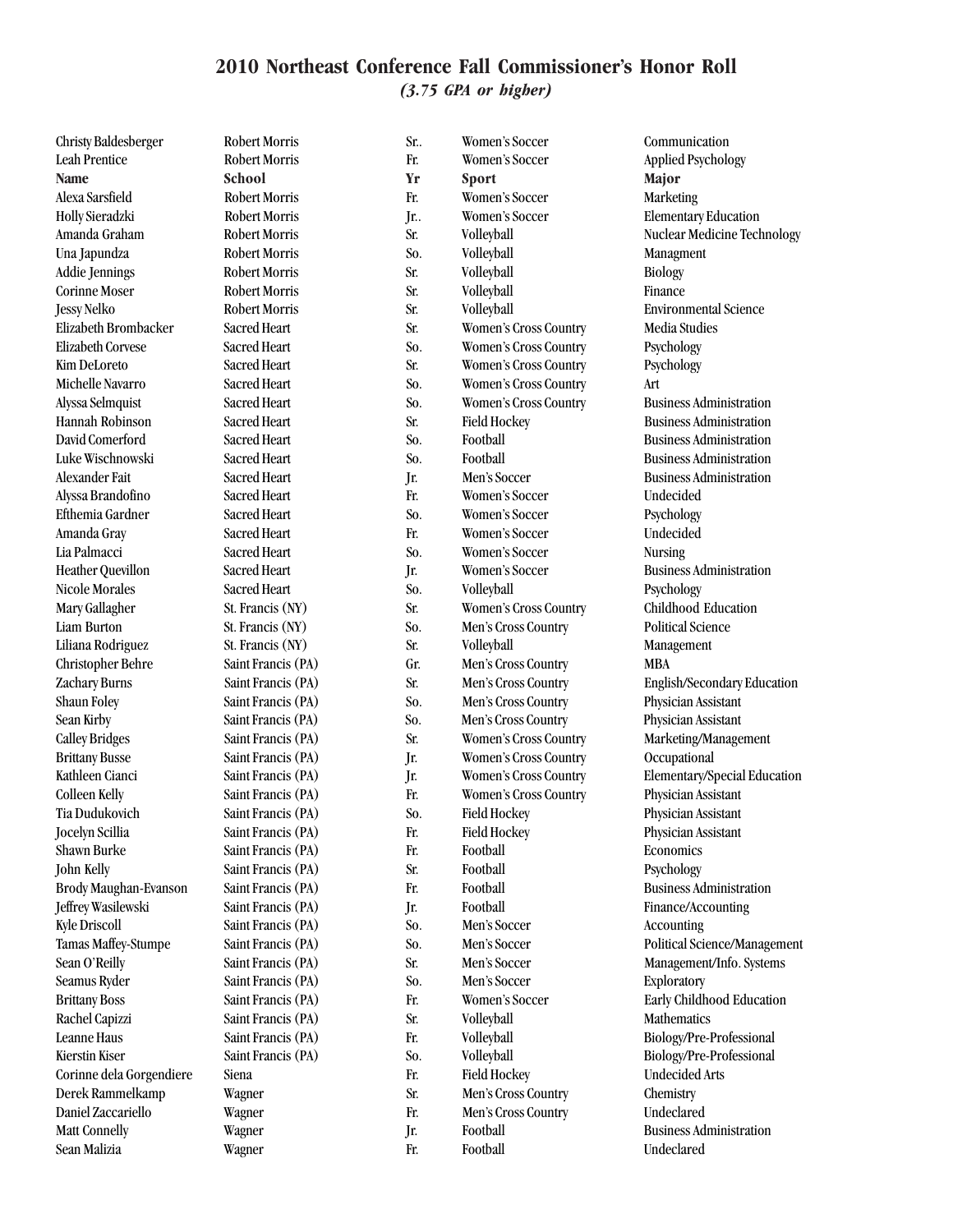*(3.75 GPA or higher)*

| <b>Matthew McGuinness</b> | Wagner        | So. | Football       | Undeclared                     |
|---------------------------|---------------|-----|----------------|--------------------------------|
| Ryan Pentz                | Wagner        | Sr. | Football       | <b>Business Administration</b> |
| <b>Name</b>               | <b>School</b> | Yr  | <b>Sport</b>   | <b>Major</b>                   |
| <b>Justin Sciarra</b>     | Wagner        | So. | Football       | <b>Undeclared</b>              |
| <b>Tyler Seling</b>       | Wagner        | Jr. | Football       | <b>International Affairs</b>   |
| Ariane Ackerman           | Wagner        | So. | Women's Soccer | Undeclared                     |
| <b>Jessica Balling</b>    | Wagner        | Sr. | Women's Soccer | <b>Business Administration</b> |
| <b>Kelsey Brenner</b>     | Wagner        | Jr. | Women's Soccer | <b>Mathematics</b>             |
| Alyssa Grecco             | Wagner        | So. | Women's Soccer | <b>Undeclared</b>              |
| Jessica Panarella         | Wagner        | So. | Women's Soccer | Physician Assistant            |
| <b>Whitney Prindible</b>  | Wagner        | Sr. | Women's Soccer | <b>Business Administration</b> |
| Eden Stark                | Wagner        | So. | Women's Soccer | <b>Biopsychology</b>           |
| Juilie Vigliotti          | Wagner        | So. | Women's Soccer | Undeclared                     |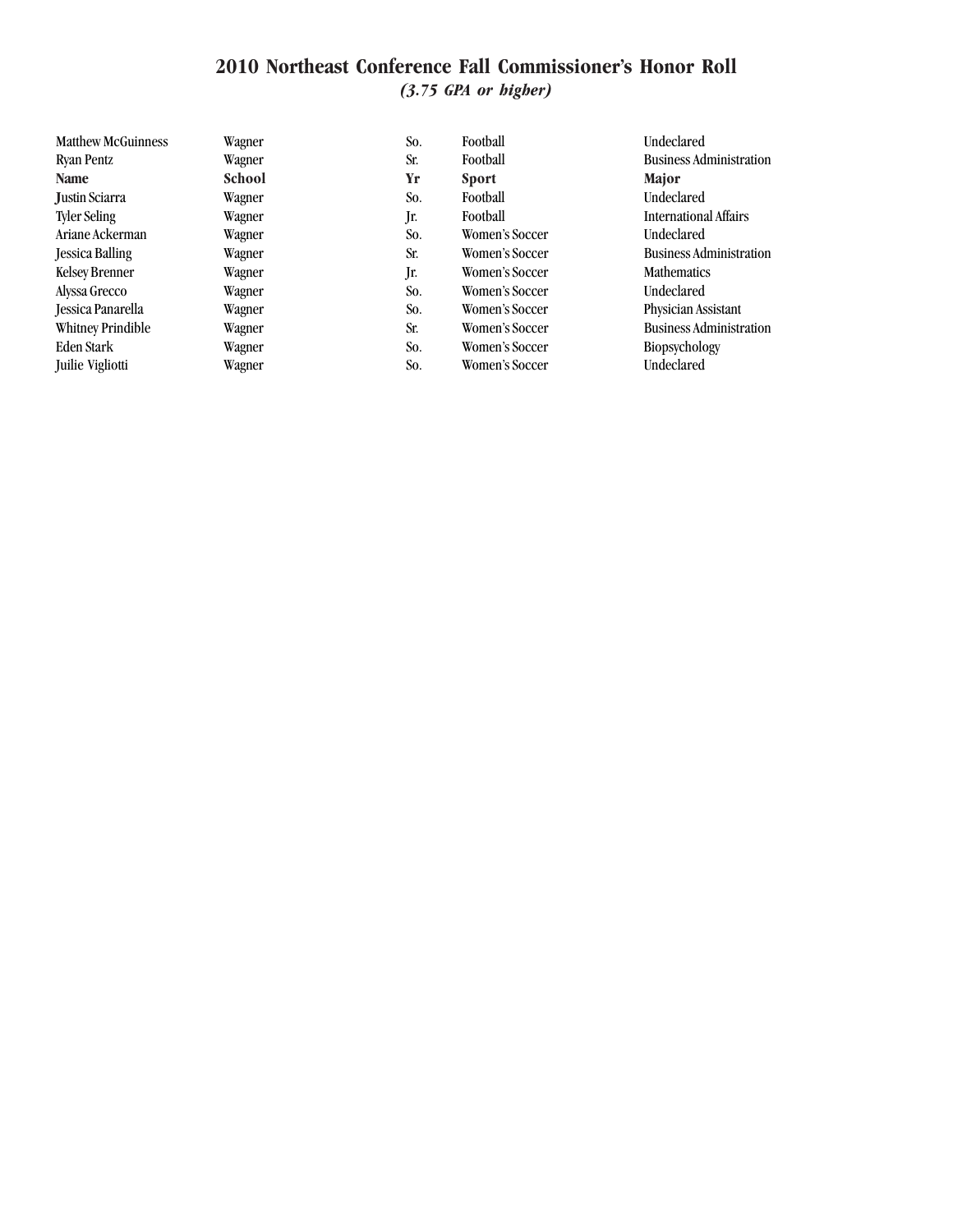### **2010-11 Northeast Conference Winter Commissioner's Honor Roll**

| Name                    | School                           |
|-------------------------|----------------------------------|
| <b>Kim Berit</b>        | Adelphi                          |
| Colin Gannon            | <b>Bryant</b>                    |
| Scott Twardowski        | <b>Bryant</b>                    |
| Eimear Black            | <b>Bryant</b>                    |
| Lauren Ganim            | <b>Bryant</b>                    |
| <b>Megan Roberston</b>  | <b>Bryant</b>                    |
| <b>Justin Alexander</b> | <b>Central Connecticut State</b> |
| <b>Jaclyn Babe</b>      | <b>Central Connecticut State</b> |
| Jessica Babe            | <b>Central Connecticut State</b> |
| <b>Booke Bailey</b>     | <b>Central Connecticut State</b> |
| Luke Albertson          | <b>Central Connecticut State</b> |
| <b>Stephen Crouse</b>   | <b>Central Connecticut State</b> |
| <b>Andrew Hill</b>      | <b>Central Connecticut State</b> |
| Mohamed Hrezi           | <b>Central Connecticut State</b> |
| Katrina Ainsworth       | <b>Central Connecticut State</b> |
| Katherine Bossardet     | <b>Central Connecticut State</b> |
| Chelsea Crooke          | <b>Central Connecticut State</b> |
| Rachel Dombroski        | <b>Central Connecticut State</b> |
| Nicole Frantz           | <b>Central Connecticut State</b> |
| Sara Larkin             | <b>Central Connecticut State</b> |
| <b>Brianna Pitino</b>   | <b>Central Connecticut State</b> |
| Kathryn Kiely           | <b>Central Connecticut State</b> |
| Michelle Hunzaker       | Fairleigh Dickinson              |
| Meghan Kelly            | Fairleigh Dickinson              |
| Annemarie Pantke        | Fairleigh Dickinson              |
| Chelsea Adam            | Kutztown                         |
| <b>Desiree Conley</b>   | Long Island                      |
| Lauren Frankowski       | Monmouth                         |
| Elizabeth Gadziala      | Monmouth                         |
| <b>Erin Rooney</b>      | Monmouth                         |
| Samantha Schanuel       | Monmouth                         |
| Carly Thibault          | Monmouth                         |
| Zachary Krupka          | Monmouth                         |
| Alexandra Casares       | Monmouth                         |
| <b>Lyndsy Horn</b>      | Monmouth                         |
| Christina Nelson        | Monmouth                         |
| Jennifer Nelson         | Monmouth                         |
| Colleen Rutecki         | Monmouth                         |
| Heather Siebert         | Monmouth                         |
| <b>Juliet Smith</b>     | Monmouth                         |
| Erin Szulewski          | Monmouth                         |
| Mercedes Yanora         | Monmouth                         |
| Tayvon Jackson          | Mount St Mary's                  |
| Kristin Scheitrum       | Mount St Mary's                  |
| <b>Joseph Perry</b>     | Mount St Mary's                  |
| Kathryn Crumbaugh       | Mount St Mary's                  |
| Hannah Dubois           | Mount St Mary's                  |
| Kathryn Franke          | Mount St Mary's                  |
| <b>Kelsey Greene</b>    | Mount St Mary's                  |
| Megan Kinsella          | Mount St Mary's                  |
| Nicole Vangas           | Mount St Mary's                  |
| Jessica Boegner         | Mount St Mary's                  |
| Nicole Baginsky         | New Jersey City                  |
| <b>Austin Alecxih</b>   | Quinnipiac                       |
| Ellen Cannon            | Quinnipiac                       |
| Alvssa Iann             | <b>Ouinnipiac</b>                |

| Name                    | School                           | Yr             | Sport                        | Major                          |
|-------------------------|----------------------------------|----------------|------------------------------|--------------------------------|
| <b>Kim Berit</b>        | Adelphi                          | Jr             | Women's Bowling              | <b>Sports Management</b>       |
| Colin Gannon            | <b>Bryant</b>                    | So             | Men's Indoor Track & Field   | Undeclared                     |
| Scott Twardowski        | <b>Bryant</b>                    | <b>Sr</b>      | Men's Indoor Track & Field   | <b>Actuarial Mathematics</b>   |
| Eimear Black            | <b>Bryant</b>                    | Fr             | Women's Indoor Track & Field | Undeclared                     |
| Lauren Ganim            | <b>Bryant</b>                    | Fr             | Women's Indoor Track & Field | Undeclared                     |
| <b>Megan Roberston</b>  | <b>Bryant</b>                    | So             | Women's Indoor Track & Field | Undeclared                     |
| <b>Justin Alexander</b> | <b>Central Connecticut State</b> | Fr             | Men's Basketball             | Mechanical Engineering         |
| <b>Jaclyn Babe</b>      | <b>Central Connecticut State</b> | Fr             | Women's Basketball           | Pre-Marketing                  |
| Jessica Babe            | <b>Central Connecticut State</b> | Fr             | Women's Basketball           | Psychology                     |
| <b>Booke Bailey</b>     | <b>Central Connecticut State</b> | Jr             | Women's Basketball           | Mathematics                    |
| Luke Albertson          | <b>Central Connecticut State</b> | <b>Sr</b>      | Men's Indoor Track & Field   | English                        |
| <b>Stephen Crouse</b>   | <b>Central Connecticut State</b> | Fr             | Men's Indoor Track & Field   | Undeclared                     |
| Andrew Hill             | <b>Central Connecticut State</b> | Fr             | Men's Indoor Track & Field   | <b>Mathematics Education</b>   |
| Mohamed Hrezi           | <b>Central Connecticut State</b> | So             | Men's Indoor Track & Field   | Pre-Accounting                 |
| Katrina Ainsworth       | <b>Central Connecticut State</b> | Jr             | Women's Indoor Track & Field | <b>English Education</b>       |
| Katherine Bossardet     | <b>Central Connecticut State</b> | <b>Sr</b>      | Women's Indoor Track & Field | English                        |
| Chelsea Crooke          | <b>Central Connecticut State</b> | Fr             | Women's Indoor Track & Field | Undeclared                     |
| Rachel Dombroski        | <b>Central Connecticut State</b> | So             | Women's Indoor Track & Field | <b>Mathematics Education</b>   |
| Nicole Frantz           | <b>Central Connecticut State</b> | S <sub>o</sub> | Women's Indoor Track & Field | <b>English Education</b>       |
| Sara Larkin             | <b>Central Connecticut State</b> | Fr             | Women's Indoor Track & Field | Anthropology                   |
| Brianna Pitino          | <b>Central Connecticut State</b> | S <sub>o</sub> | Women's Indoor Track & Field | <b>Art Education</b>           |
| Kathryn Kiely           | <b>Central Connecticut State</b> | Fr             | Women's Swimming & Diving    | Undeclared                     |
| Michelle Hunzaker       | Fairleigh Dickinson              | Fr             | <b>Women's Bowling</b>       | Communications                 |
| Meghan Kelly            | Fairleigh Dickinson              | Jr             | <b>Women's Bowling</b>       | English                        |
| Annemarie Pantke        | Fairleigh Dickinson              | Fr             | Women's Indoor Track & Field | Psychology                     |
| Chelsea Adam            | Kutztown                         | Jr             | <b>Women's Bowling</b>       | <b>Communication Design</b>    |
| <b>Desiree Conley</b>   | Long Island                      | <b>Sr</b>      | Women's Indoor Track & Field | Accounting                     |
| Lauren Frankowski       | Monmouth                         | Fr             | <b>Women's Bowling</b>       | English                        |
| Elizabeth Gadziala      | Monmouth                         | So             | Women's Basketball           | <b>Biology</b>                 |
| <b>Erin Rooney</b>      | Monmouth                         | So             | Women's Basketball           | <b>Biology</b>                 |
| Samantha Schanuel       | Monmouth                         | <b>Sr</b>      | Women's Basketball           | <b>Business Administration</b> |
| Carly Thibault          | Monmouth                         | So             | Women's Basketball           | Social Work                    |
| Zachary Krupka          | Monmouth                         | <b>Sr</b>      | Men's Indoor Track & Field   | <b>Business Administration</b> |
| Alexandra Casares       | Monmouth                         | So             | Women's Indoor Track & Field | Spanish                        |
| Lyndsy Horn             | Monmouth                         | Fr             | Women's Indoor Track & Field | English                        |
| Christina Nelson        | Monmouth                         | Gr             | Women's Indoor Track & Field | Education                      |
| Jennifer Nelson         | Monmouth                         | Jr             | Women's Indoor Track & Field | Biology                        |
| Colleen Rutecki         | Monmouth                         | Jr             | Women's Indoor Track & Field | <b>Business</b>                |
| Heather Siebert         | Monmouth                         | Fr             | Women's Indoor Track & Field | <b>Biology</b>                 |
| <b>Juliet Smith</b>     | Monmouth                         | Jr             | Women's Indoor Track & Field | <b>Business</b>                |
| Erin Szulewski          | Monmouth                         | <b>Sr</b>      | Women's Indoor Track & Field | Administration                 |
| Mercedes Yanora         | Monmouth                         | Fr             | Women's Indoor Track & Field | History                        |
| Tayvon Jackson          | Mount St Mary's                  | Jr             | Men's Basketball             | Communications                 |
| Kristin Scheitrum       | Mount St Mary's                  | <b>Sr</b>      | Women's Basketball           | Communications                 |
| <b>Joseph Perry</b>     | Mount St Mary's                  | Jr             | Men's Indoor Track & Field   | <b>Information Systems</b>     |
| Kathryn Crumbaugh       | Mount St Mary's                  | S <sub>o</sub> | Women's Indoor Track & Field | <b>Business</b>                |
| Hannah Dubois           | Mount St Mary's                  | <b>Sr</b>      | Women's Indoor Track & Field | <b>Elementary Education</b>    |
| Kathryn Franke          | Mount St Mary's                  | S <sub>o</sub> | Women's Indoor Track & Field | Undecided                      |
| <b>Kelsey Greene</b>    | Mount St Mary's                  | Jr             | Women's Indoor Track & Field | English                        |
| Megan Kinsella          | Mount St Mary's                  | S <sub>o</sub> | Women's Indoor Track & Field | Undecided<br>Undecided         |
| Nicole Vangas           | Mount St Mary's                  | Fr             | Women's Indoor Track & Field |                                |
| Jessica Boegner         | Mount St Mary's                  | Fr             | Women's Swimming & Diving    | <b>Biology</b>                 |
| Nicole Baginsky         | New Jersey City                  | $_{\rm Fr}$    | Women's Bowling              | Psychology                     |
| <b>Austin Alecxih</b>   | Quinnipiac                       | Fr             | Men's Basketball             | <b>Business Finance</b>        |
| Ellen Cannon            | Quinnipiac                       | Fr             | Women's Basketball           | Physician's Assistant          |
| Alyssa Jann             | Quinnipiac                       | <b>Sr</b>      | Women's Basketball           | Physical Therapy               |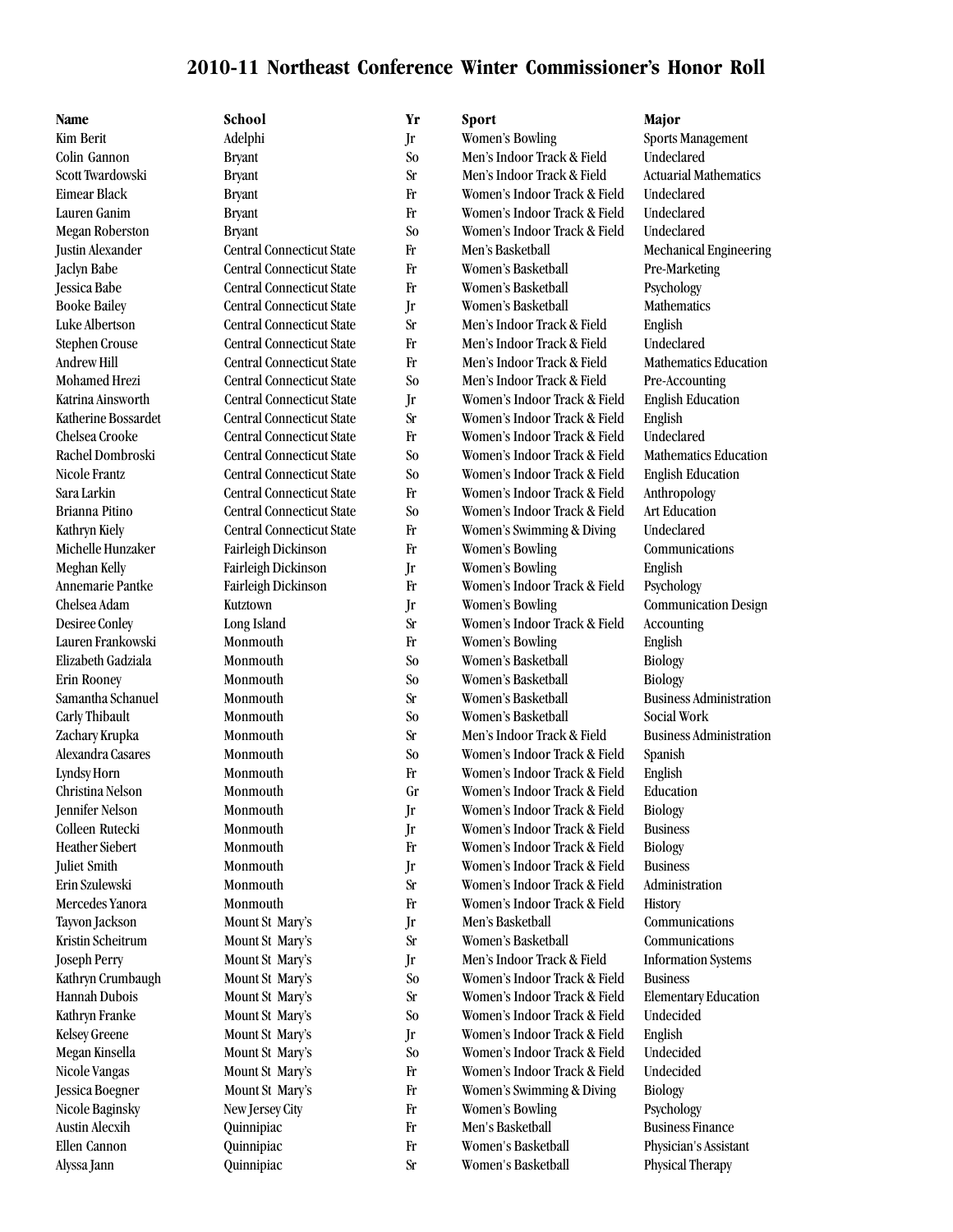### **2010-11 Northeast Conference Winter Commissioner's Honor Roll**

Abigain Airoldi Quinnipiac So Women's Track Physical Therapy

**Name School Yr Sport Major**

Brianna Faust Quinnipiac Fr Women's Track Physician's Assistant Jeana Favat Quinnipiac Sr Women's Track Mathematics Kaitlynn Flynn Quinnipiac So Women's Track Physician's Assistant Kaitlynn Hammerton Quinnipiac Jr Women's Track Physical Therapy Rachel Morelli Quinnipiac Sr Women's Track Sr Physical Therapy Patricia Massa Quinnipiac So Women's Track Mathematics Alexandra Seitz Quinnipiac So Women's Track Economics Jessica Soja Quinnipiac So Women's Track Occupational Therapy Kelly Sorrell **Example 20** Quinnipiac Sr Sr Women's Track Occupational Therapy Kristen Stevens Quinnipiac Gr Women's Track Physical Therapy Treadwell Lewis **Robert Morris** So Men's Basketball Undeclared Business Nicolas Gentile **Robert Morris** Frack & Field Biology **Frack & Field** Biology Kyle Olslund Robert Morris Frack & Field Social Science Dorian Rumble Robert Morris Fr Men's Indoor Track & Field Computer Info Systems Chantz Wain Robert Morris Fr Men's Indoor Track & Field Computer Info Systems Jennifer Byerly Robert Morris Fr Women's Indoor Track & Field Nuclear Medicine Technology Taylor Crawford Robert Morris So Women's Indoor Track & Field Middle Level Education Kristie Domis Robert Morris So Women's Indoor Track & Field Nursing Jessica Duffell Robert Morris Sr Women's Indoor Track & Field Finance Sarah Ellsworth Robert Morris Jr Women's Indoor Track & Field Accounting Casey Folga Robert Morris So Women's Indoor Track & Field Early Childhood Education Megan Herbstritt Robert Morris Fr Women's Indoor Track & Field Sport Management Rachel Kotula **Robert Morris** Fr Women's Indoor Track & Field Biology Corinne Moser Robert Morris Sr Women's Indoor Track & Field Finance Devon Peace Robert Morris Fr Women's Indoor Track & Field Accounting Alexa Sarsfield Robert Morris Fr Women's Indoor Track & Field Marketing Merel Van Steenbergen Robert Morris Fr Women's Indoor Track & Field Social Science Nicolas Greenbacker Sacred Heart Jr Men's Basketball Business Alisa Apo Sacred Heart Sr Women's Basketball Business Kiley Evans Sacred Heart So Women's Basketball History Virginia Weinmann Sacred Heart Sr Women's Bowling Psychology Jacqueline Willy Sacred Heart So Women's Bowling History Stephanie Walters Sacred Heart So Women's Swimming & Diving Exercise Science Tyler Duhamel Sacred Heart Fr Indoor Men's Track & Field Undecided Scott Kasper Sacred Heart Sr Indoor Men's Track & Field Business Matthew Lyhne Sacred Heart So Indoor Men's Track & Field Undecided Elizabeth Brombacker Sacred Heart Sr Indoor Women's Track & Field Communications Julianne Cappadona Sacred Heart So Indoor Women's Track & Field Nursing Elizabeth Corvese Sacred Heart So Indoor Women's Track & Field Psychology Kimberly DeLoreto Sacred Heart Sr Indoor Women's Track & Field Psychology Bonnie Kilis Sacred Heart Gr Indoor Women's Track & Field Biological Sciences Michelle Navarro Sacred Heart So Indoor Women's Track & Field Visual and Performing Arts Alyssa Selmquist Sacred Heart So Indoor Women's Track & Field Business Richard Clark St Francis (NY) Jr Men's Basketball Boothers/Finance Stefan Perunicic St Francis (NY) Jr Men's Basketball Management Emily Siegart St Francis (NY) Fr Women's Basketball Undeclared Amelia Tonyes St Francis (NY) So Women's Bowling Adolescent Education Andrew Salzillo St Francis (NY) Fr Men's Swimming Criminal Justice Nemanja Simonovic St Francis (NY) Sr Men's Swimming Accounting Tamas Toth St Francis (NY) Jr Men's Swimming Management Lyndsey Frank-Cutone St Francis (NY) Fr Women's Swimming & Diving Radiologic Sciences Alexandra Santo St Francis (NY) Jr Women's Swimming & Diving History Paloma Szivos St Francis (NY) Jr Women's Swimming & Diving Management Mary Gallagher St Francis (NY) So Women's Indoor Track & Field Childhood Education

Amanda Faust Quinnipiac Fr Women's Track Fr Physician's Assistant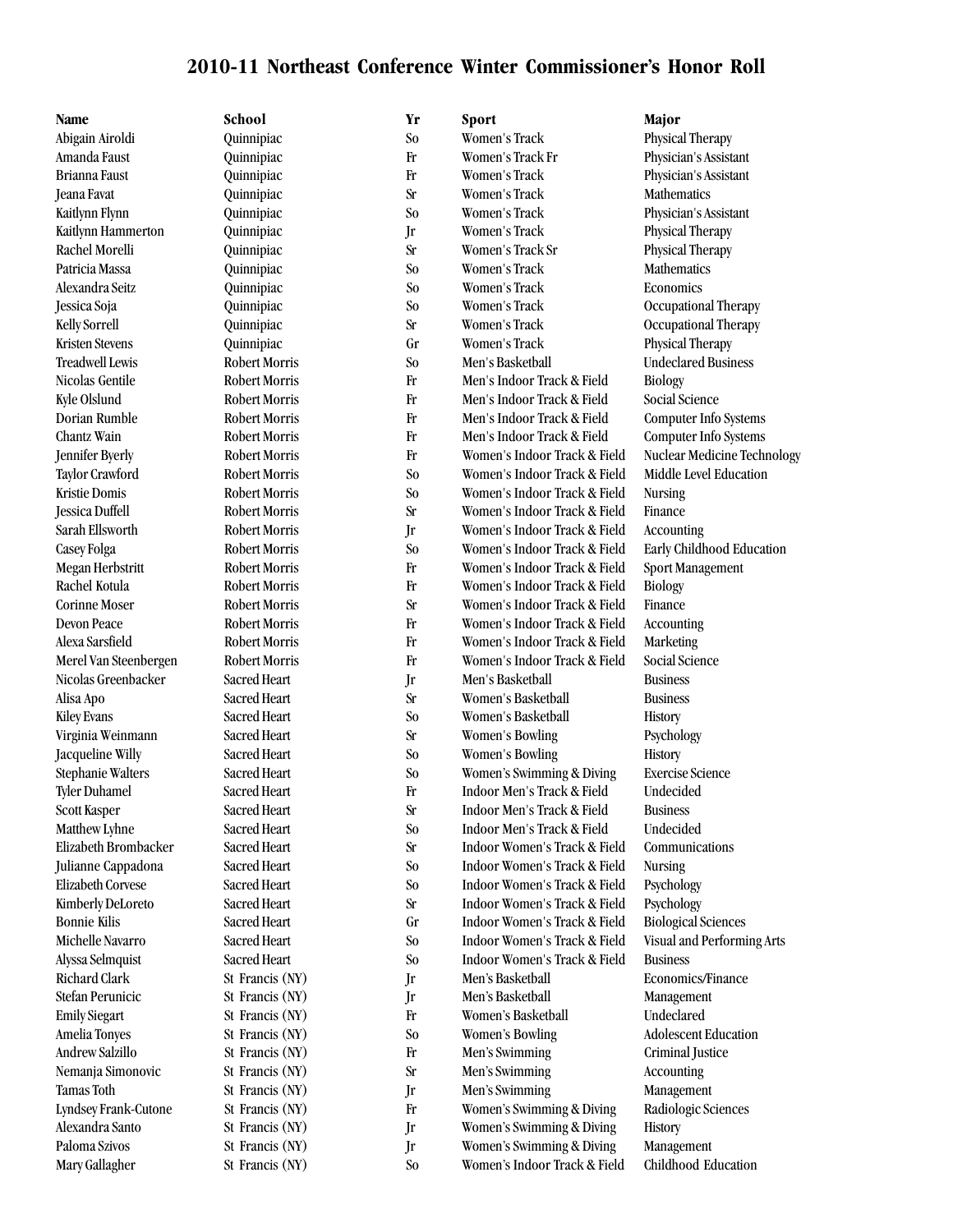## **2010-11 Northeast Conference Winter Commissioner's Honor Roll**

| <b>Name</b>            | School             | Yr             | <b>Sport</b>                 | Major                          |
|------------------------|--------------------|----------------|------------------------------|--------------------------------|
| Robert Wortman         | Saint Francis (PA) | Fr             | Men's Basketball             | Finance                        |
| Alexandra Williams     | Saint Francis (PA) | Fr             | Women's Basketball           | Occupational Therapy           |
| Chris Behre            | Saint Francis (PA) | Gr             | Men's Indoor Track & Field   | <b>MBA</b>                     |
| Zachary Burns          | Saint Francis (PA) | Jr             | Men's Indoor Track & Field   | English/Secondary Education    |
| Daniel Drozdowsky      | Saint Francis (PA) | Fr             | Men's Indoor Track & Field   | Exploratory                    |
| Sean Kirby             | Saint Francis (PA) | S <sub>o</sub> | Men's Indoor Track & Field   | Physician Assistant            |
| <b>Anthony Rusonis</b> | Saint Francis (PA) | Jr             | Men's Indoor Track & Field   | Public Admin /Social Science   |
| <b>Calley Bridges</b>  | Saint Francis (PA) | <b>Sr</b>      | Women's Indoor Track & Field | <b>Marketing</b>               |
| <b>Hannah Brooks</b>   | Saint Francis (PA) | $_{\rm Fr}$    | Women's Indoor Track & Field | Physician Assistant            |
| <b>Brittany Busse</b>  | Saint Francis (PA) | Jr             | Women's Indoor Track & Field | Occupational Therapy           |
| Kathleen Cianci        | Saint Francis (PA) | Jr             | Women's Indoor Track & Field | Elementary/Special Education   |
| Maura Jones            | Saint Francis (PA) | S <sub>o</sub> | Women's Indoor Track & Field | Chemistry                      |
| Nicole Leach           | Saint Francis (PA) | Fr             | Women's Indoor Track & Field | Physical Therapy               |
| Julia Morey            | Saint Francis (PA) | Jr             | Women's Indoor Track & Field | Accounting                     |
| Elise Lofgren          | Saint Francis (PA) | Fr             | Women's Swimming & Diving    | Chemistry                      |
| <b>Madison Madore</b>  | Saint Francis (PA) | S <sub>o</sub> | Women's Swimming & Diving    | Physician Assistant            |
| Hanna Yttring          | Saint Francis (PA) | <b>Sr</b>      | Women's Swimming & Diving    | <b>Marketing</b>               |
| Tom Rammelkamp         | Wagner             | <b>Sr</b>      | Men's Indoor Track & Field   | Biopsychology                  |
| Daniel Zaccariello     | Wagner             | $_{\rm Fr}$    | Men's Indoor Track & Field   | Undecided                      |
| <b>Jessica Balling</b> | Wagner             | <b>Sr</b>      | Women's Indoor Track & Field | <b>Business Administration</b> |
| <b>Tatum Colitz</b>    | Wagner             | S <sub>o</sub> | Women's Swimming & Diving    | Undecided                      |
| Alexandra Cooney       | Wagner             | Fr             | Women's Swimming & Diving    | Undecided                      |
| Josephine Ieraci       | Wagner             | $_{\rm Fr}$    | Women's Swimming & Diving    | Chemistry                      |
| Meredith Ketchmark     | Wagner             | Fr             | Women's Swimming & Diving    | Undecided                      |
| Kristen Lee            | Wagner             | Fr             | Women's Swimming & Diving    | Undecided                      |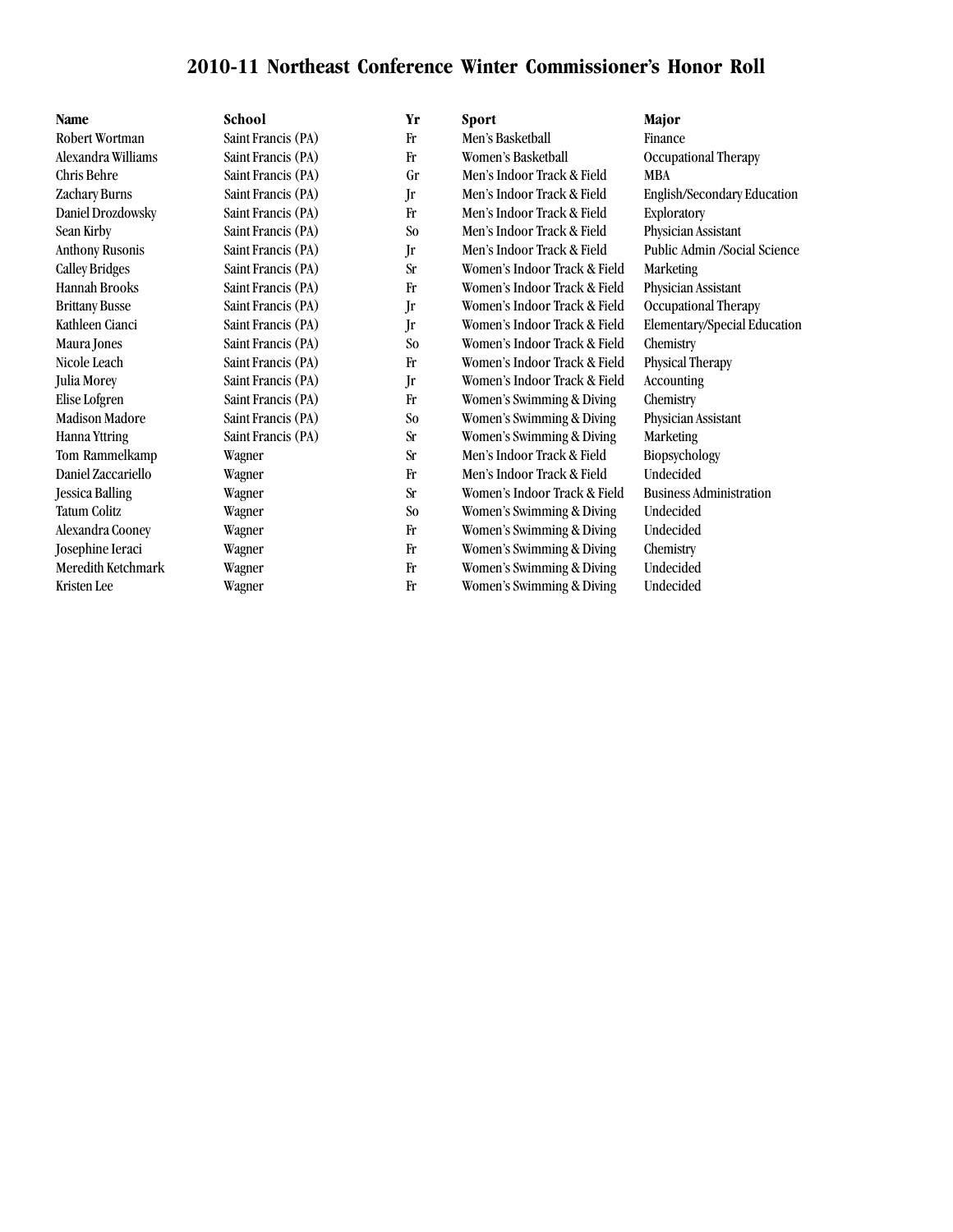Linn Sjogren Long Island So. Tennis Sports Science

| Name                    | School                           | Yr  | <b>Sport</b>             | Major                          |
|-------------------------|----------------------------------|-----|--------------------------|--------------------------------|
| <b>Timothy Bessette</b> | <b>Bryant</b>                    | So. | Baseball                 | Accounting                     |
| Cristian Balestrieri    | <b>Bryant</b>                    | Sr. | Men's Tennis             | Accounting                     |
| <b>Connor Crowley</b>   | <b>Bryant</b>                    | Fr. | Men's Tennis             | Undeclared                     |
| <b>Andres Orobitg</b>   | <b>Bryant</b>                    | Jr. | Men's Tennis             | International Business: /      |
| Robert-Paul Weese       | <b>Bryant</b>                    | So. | Men's Tennis             | Undeclared                     |
| Colin Gannon            | <b>Bryant</b>                    | So. | Men's Track and Field    | <b>Environmental Science</b>   |
| Scott Twardowski        | <b>Bryant</b>                    | Sr. | Men's Track and Field    | <b>Actuarial Mathematics</b>   |
| Taylor Bell             | <b>Bryant</b>                    | Fr. | Women's Softball         | Undeclared                     |
| Martha Chapman          | <b>Bryant</b>                    | Jr. | Women's Tennis           | Accounting                     |
| <b>Morganne Downing</b> | <b>Bryant</b>                    | Sr. | Women's Tennis           | Marketing                      |
| Claudia Hidalgo         | <b>Bryant</b>                    | So. | <b>Women's Tennis</b>    | Management                     |
| <b>Eimear Black</b>     | <b>Bryant</b>                    | Fr. | Women's Track and Field  | Undeclared                     |
| Ash Crawford            | <b>Central Connecticut State</b> | So. | Men's Golf               | Marketing                      |
| Luke Albertson          | <b>Central Connecticut State</b> | Sr. | Men's Track              | English                        |
| <b>Andrew Hill</b>      | <b>Central Connecticut State</b> | Fr. | Men's Track              | <b>Mathematics</b>             |
| <b>Mohamed Hrezi</b>    | <b>Central Connecticut State</b> | So. | Men's Track              | Accounting                     |
| Nicole Prizzoferrato    | <b>Central Connecticut State</b> | Sr. | Women's Golf             | Accounting                     |
| Katherine Bossardet     | <b>Central Connecticut State</b> | Sr. | Women's Track            | English                        |
| Krisztina Dearborn      | <b>Central Connecticut State</b> | Fr. | Women's Track            | Physics                        |
| Nicole Frantz           | <b>Central Connecticut State</b> | Fr. | Women's Track            | English                        |
| Sara Larkin             | <b>Central Connecticut State</b> | Jr. | Women's Track            | Anthropology                   |
| <b>Brianna Pitino</b>   | <b>Central Connecticut State</b> | So. | Women's Track            | <b>Art Education</b>           |
| Kate Hoffman            | <b>Central Connecticut State</b> | So. | Softball                 | Physical Education             |
| Lauren Chapman          | Fairleigh Dickinson              | Sr. | Women's Golf             | Communications                 |
| Michele Holzwarth       | Fairleigh Dickinson              | Sr. | Women's Golf             | Management                     |
| Chandini Meka           | Fairleigh Dickinson              | Fr. | Women's Golf             | <b>Business Administration</b> |
| Lisa Warrilow           | Fairleigh Dickinson              | Sr. | Women's Golf             | <b>Political Science</b>       |
| Caitlin Bradac          | Fairleigh Dickinson              | Jr. | Softball                 | Communications                 |
| Mikayla Fernandez       | Fairleigh Dickinson              | So. | Softball                 | <b>Nursing</b>                 |
| Lauren Hamilton         | Fairleigh Dickinson              | Jr. | Softball                 | Communications                 |
| <b>Kirsten Shreve</b>   | Fairleigh Dickinson              | Jr. | Softball                 | Marketing                      |
| <b>Elmine Botes</b>     | Fairleigh Dickinson              | Jr. | Women's Tennis           | <b>Electrical Engineering</b>  |
| Irina Dementyeva        | Fairleigh Dickinson              | Jr. | Women's Tennis           | Marketing                      |
| Julia Prantl            | Fairleigh Dickinson              | Jr. | Women's Tennis           | Management                     |
| Lena Kraus              | Fairleigh Dickinson              | Jr. | Women's Track & Field    | Finance                        |
| Ornella Leahong         | Fairleigh Dickinson              | Fr. | Women's Track & Field    | Marketing                      |
| Taryn O'Connor          | Fairleigh Dickinson              | Sr. | Women's Track & Field    | Chemistry                      |
| <b>Annemarie Pantke</b> | Fairleigh Dickinson              | Fr. | Women's Track & Field    | Psychology                     |
| <b>Megan Patterson</b>  | Fairleigh Dickinson              | Sr. | Women's Track & Field    | Communications                 |
| Bonnie Stefanski        | Fairleigh Dickinson              | So. | Women's Track & Field    | Communications                 |
| <b>Brandon French</b>   | Fairleigh Dickinson              | Fr. | Men's Golf               | Sports Administration          |
| Dom Hemy                | Fairleigh Dickinson              | Jr. | Men's Tennis             | Management                     |
| Mark Hemy               | Fairleigh Dickinson              | So. | Men's Tennis             | Finance                        |
| Marco Jemersic          | Fairleigh Dickinson              | Jr. | Men's Tennis             | Psychology                     |
| Peter Skvarka           | Fairleigh Dickinson              | So. | Men's Tennis             | Management                     |
| Bett Kimutai            | Fairleigh Dickinson              | Jr. | Men's Track & Field      | Biochemistry                   |
| Skye Freeman            | Long Island                      | Fr. | Baseball                 | <b>Computer Science</b>        |
| Elisabeth Blackwell     | Long Island                      | Fr. | Lacrosse                 | <b>Biology</b>                 |
| Lauren Morizi           | Long Island                      | So. | Softball                 | <b>UNC</b>                     |
| Lindsey Walker          | Long Island                      | So. | Softball                 | Journalism                     |
| <b>Heather White</b>    | Long Island                      | Fr. | Softball                 | <b>Athletic Training</b>       |
| Zelie Pfeiffer          | Long Island                      | Jr. | Tennis                   | Accounting                     |
| Line                    | Long Laland                      | e,  | $T_{\alpha\alpha\alpha}$ | Canato Coingeo                 |

Andres Orobitg Bryant Bryant Jr. Men's Tennis International Business: Accounting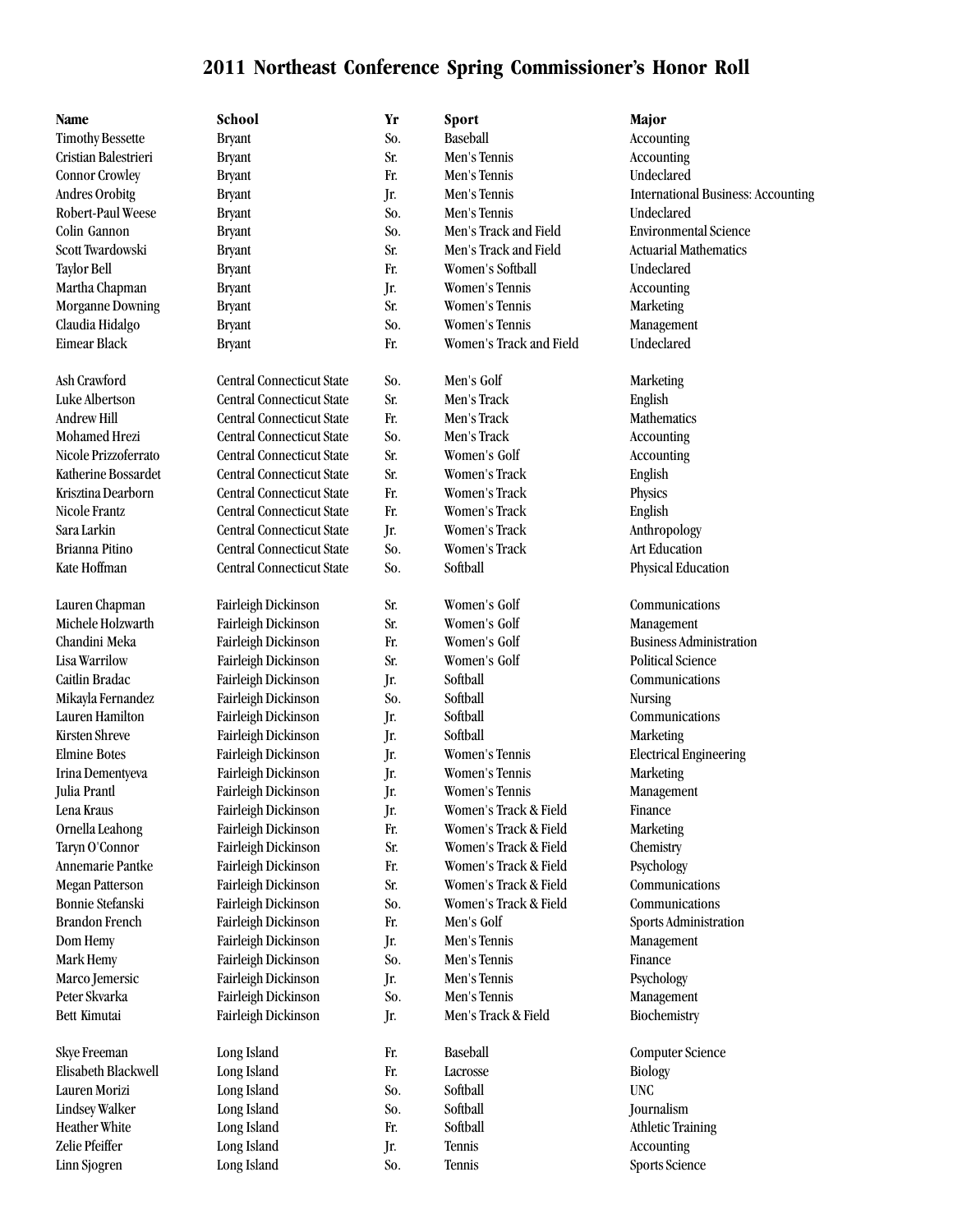| Name                   | School               | Yr  | Sport                   | Major                          |
|------------------------|----------------------|-----|-------------------------|--------------------------------|
| <b>Desiree Conley</b>  | Long Island          | Sr. | Women's Track & Field   | Accounting                     |
|                        |                      |     |                         |                                |
| <b>Stephen Frey</b>    | Monmouth             | Fr. | Baseball                | Health Studies / Physical Ed.  |
| Harveer Bhalla         | Monmouth             | So. | Men's Tennis            | <b>Business Economics</b>      |
| <b>Garth Deblasio</b>  | Monmouth             | Jr. | Men's Track and Field   | <b>Business Marketing</b>      |
| Zachary Krupka         | Monmouth             | Sr. | Men's Track and Field   | <b>Business Administration</b> |
| Peter Matano           | Monmouth             | Jr. | Men's Track and Field   | <b>Computer Science</b>        |
| Katharina Schmidt      | Monmouth             | Fr. | Women's Golf            | <b>International Business</b>  |
| <b>Reae Hill</b>       | Monmouth             | Sr. | Women's Lacrosse        | <b>Fine Arts</b>               |
| Ashley Zielinski       | Monmouth             | Sr. | Women's Lacrosse        | <b>Business Administration</b> |
| Rachel Aliotta         | Monmouth             | Fr. | Women's Track and Field | Psychology                     |
| Lyndsy Horn            | Monmouth             | Fr. | Women's Track and Field | <b>Political Science</b>       |
| Jennifer Nelson        | Monmouth             | Fr. | Women's Track and Field | <b>Biology</b>                 |
| Colleen Rutecki        | Monmouth             | Jr. | Women's Track and Field | <b>Business Administration</b> |
| <b>Heather Siebert</b> | Monmouth             | Fr. | Women's Track and Field | <b>Biology</b>                 |
| Juliet Smith           | Monmouth             | Jr. | Women's Track and Field | <b>Business Administration</b> |
| Erin Szulewski         | Monmouth             | Sr. | Women's Track and Field | <b>Business Marketing</b>      |
| Mercedes Yanora        | Monmouth             | Fr. | Women's Track and Field | History / Education Secondary  |
| Michael Foster         | Mount St. Mary's     | Jr. | Baseball                | Biology                        |
| Mark Quaranta          | Mount St. Mary's     | So. | Baseball                | <b>Business</b>                |
| Sarah Roe              | Mount St. Mary's     | So. | Women's Golf            | <b>Political Science</b>       |
| Andrew Scalley         | Mount St. Mary's     | So. | Men's Lacrosse          | <b>Business</b>                |
| <b>Jake Willertz</b>   | Mount St. Mary's     | Jr. | Men's Lacrosse          | <b>Business</b>                |
| Meaghan Conlon         | Mount St. Mary's     | Jr. | Women's Lacrosse        | Biology                        |
| Aly Jost               | Mount St. Mary's     | Sr. | Women's Lacrosse        | Criminal Justice/Sociology     |
| Mike Salomon           | Mount St. Mary's     | So. | Men's Tennis            | Economics                      |
| <b>Kelly Conroy</b>    | Mount St. Mary's     | So. | Women's Tennis          | Communications                 |
| Katherine Crumbaugh    | Mount St. Mary's     | So. | Women's Track & Field   | <b>Business</b>                |
| Hanna DuBois           | Mount St. Mary's     | Sr. | Women's Track & Field   | <b>Elementary Education</b>    |
| Heather Gula           | Mount St. Mary's     | So. | Women's Track & Field   | Biology                        |
| Megan Kinsella         | Mount St. Mary's     | So. | Women's Track & Field   | Undecided                      |
| Nicole Vanagas         | Mount St. Mary's     | Fr. | Women's Track & Field   | Undecided                      |
| Gigi Gibilisco         | Mount St. Mary's     | Sr. | Men's Track & Field     | Music                          |
| Jamie Gibilisco        | Mount St. Mary's     | Fr. | Men's Track & Field     | History                        |
| Tim Nickas             | Mount St. Mary's     | Jr. | Men's Track & Field     | <b>History</b>                 |
| <b>Joe Perry</b>       |                      | Jr. | Men's Track & Field     |                                |
|                        | Mount St. Mary's     |     |                         | <b>Information Systems</b>     |
| Shaun Hanlon           | Quinnipiac           | Fr. | Men's Lacrosse          | <b>Business</b>                |
| <b>Brianne Tansey</b>  | Quinnipiac           | Sr. | Women's Golf            | <b>Nursing</b>                 |
| Joelle Jacobsen        | Quinnipiac           | Sr. | Women's Softball        | <b>Biomedical Sciences</b>     |
| Amanda Faust           | Quinnipiac           | Fr. | Women's Track & Field   | Physician's Assistant          |
| Brianna Faust          | Quinnipiac           | Fr. | Women's Track & Field   | Physician's Assistant          |
| Jeana Favat            | Quinnipiac           | Sr. | Women's Track & Field   | Mathematics                    |
| Kaitlyn Flynn          | Quinnipiac           | Fr. | Women's Track & Field   | Physician's Assistant          |
| Patricia Massa         | Quinnipiac           | So. | Women's Track & Field   | Mathematics                    |
| Rachel Morelli         | Quinnipiac           | Jr. | Women's Track & Field   | Physical Therapy               |
| Paige Pallotto         | Quinnipiac           | So. | Women's Track & Field   | Marketing                      |
| Alexandra Seitz        | Quinnipiac           | So. | Women's Track & Field   | Economics                      |
| Jessica Soja           | Quinnipiac           | Fr. | Women's Track & Field   | Occupational Therapy           |
| <b>Kelly Sorrell</b>   | Quinnipiac           | Sr. | Women's Track & Field   | Occupational Therapy           |
| <b>Kristen Stevens</b> | Quinnipiac           | Sr. | Women's Track & Field   | Physical Therapy               |
| Brandon Pompeani       | <b>Robert Morris</b> | So. | Men's Golf              | Finance                        |
| <b>Brock Pompeani</b>  | <b>Robert Morris</b> | So. | Men's Golf              | Finance                        |
| <b>Kevin Brownell</b>  | <b>Robert Morris</b> | Jr. | Men's Lacrosse          | <b>Environmental Science</b>   |
|                        |                      |     |                         |                                |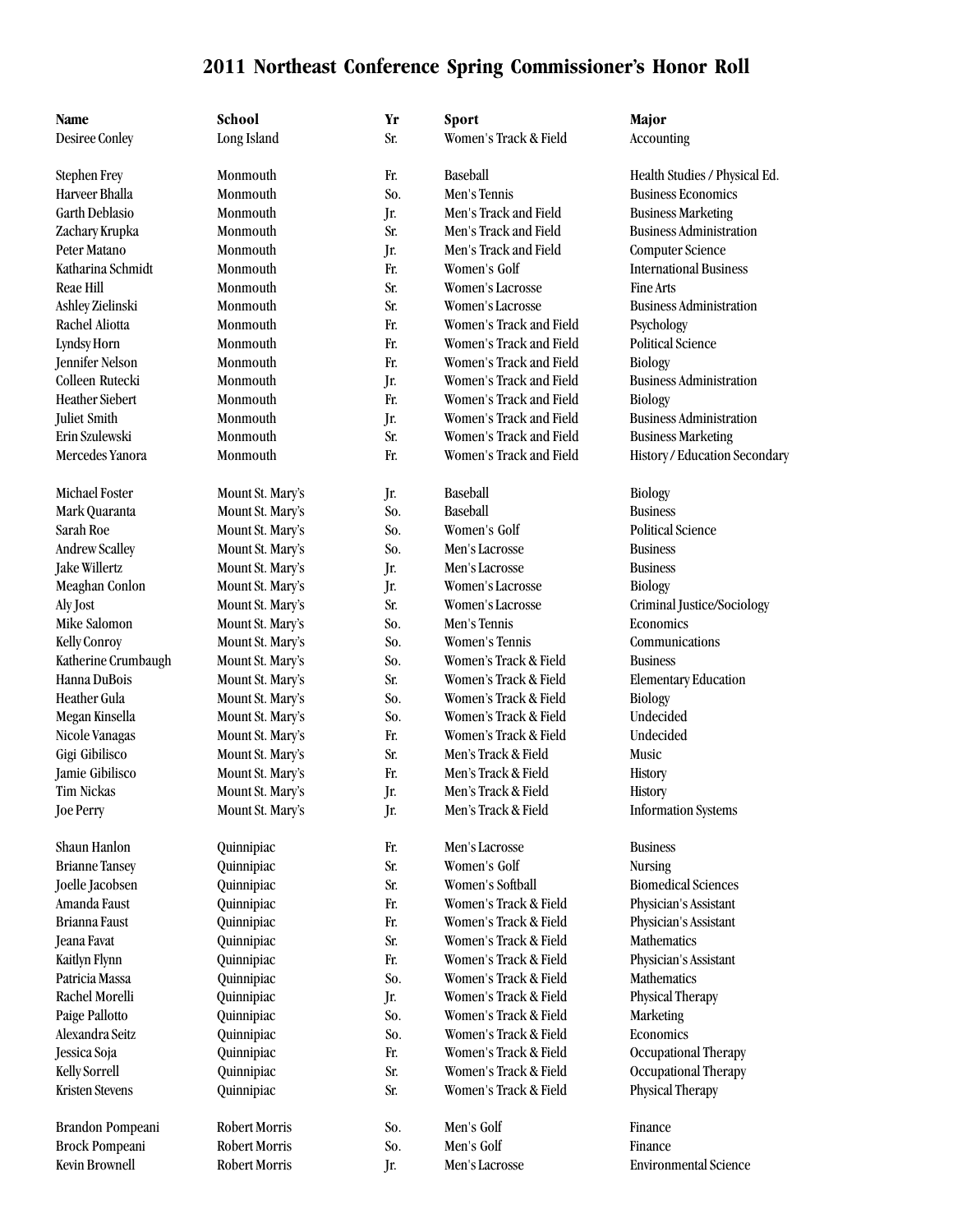**Name School Yr Sport Major**

Stephen Lindsley Robert Morris So. Men's Lacrosse Accounting Michael Meagher Robert Morris Jr. Men's Lacrosse Accounting Sean Meagher Robert Morris Fr. Men's Lacrosse Accounting Andre Coiro Robert Morris So. Men's Tennis Marketing Igor Neves Robert Morris Jr. Men's Tennis Economics Dorian Rumble Robert Morris Fr. Men's Track & Field Computer Info Systems Chantz Wain Robert Morris Fr. Men's Track & Field Computer Info Systems MacKenzie Lawler Robert Morris Fr. Women's Lacrosse Mathematics Emily VanDyne Robert Morris Fr. Women's Lacrosse Finance Kayla Crooks Robert Morris Sr. Softball Communication Annie Dubovec Robert Morris Sr. Softball Mathematics Britta Grafton **Robert Morris** So. Softball Business Education Sara Meier Robert Morris Sr. Women's Tennis Marketing Carolina Mourao Teixeira Robert Morris Fr. Women's Tennis Engineering Isabella Novella Robert Morris So. Women's Tennis Management Ekaterina Rudneva Robert Morris Jr. Women's Tennis Finance Jennifer Byerly Robert Morris Fr. Women's Track & Field Biology Taylor Crawford Robert Morris So. Women's Track & Field Middle Level Education Kristie Domis **Robert Morris** So. Women's Track & Field Nursing Jessica Duffell Robert Morris Sr. Women's Track & Field Finance Sarah Ellsworth Robert Morris Jr. Women's Track & Field Accounting Casey Folga Robert Morris So. Women's Track & Field Early Childhood Education Megan Herbstritt Robert Morris Fr. Women's Track & Field Sport Management Rachel Kotula **Robert Morris** Fr. Women's Track & Field Biology Corinne Moser Robert Morris Sr. Women's Track & Field Finance Devon Peace Robert Morris Fr. Women's Track & Field Accounting Alexa Sarsfield Robert Morris Fr. Women's Track & Field Marketing Merel Van Steenbergen Robert Morris Fr. Women's Track & Field Social Science Stephen Tedesco Sacred Heart Gr. Baseball History Josh Salah Sacred Heart So. Men's Golf Business Andrew Strom Sacred Heart Sr. Men's Golf Exercise Science Kyle Watzich Sacred Heart Fr. Men's Golf Undecided Jinal Shah Sacred Heart Gr. Men's Tennis Business Chris Ujkic Sacred Heart Sr. Men's Tennis Business Scott Kasper Sacred Heart Sr. Men's Track & Field Business Matthew Lyhne Sacred Heart So. Men's Track & Field Business Jennifer Clinton Sacred Heart Fr. Women's Golf Undecided Alyssa Dorsey Sacred Heart Jr. Women's Lacrosse Business Nicole Messina Sacred Heart Sr. Women's Lacrosse Social Sciences Delaney Downing Sacred Heart Jr. Women's Tennis Business Elizabeth Harrington Sacred Heart Sr. Women's Tennis Mathematics Gabriela Kaldan Sacred Heart Fr. Women's Tennis Undecided Margaret Tooley Sacred Heart Fr. Women's Tennis History Brittany Dexter Sacred Heart Sr. Women's Track & Field English Amber Edwards Sacred Heart Social Work Social Work Social Work Bonnie Kilis Sacred Heart Gr. Women's Track & Field Biological Sciences Mary Gallagher St. Francis (NY) So. Women's Track & Field Adolescent Education Dylan Holwell Saint Francis (PA) Jr. Men's Golf Accounting/Finance Andrew Krout Saint Francis (PA) So. Men's Golf Society Accounting/Finance

Stacy Wade Robert Morris Fr. Women's Lacrosse Early Childhood & Special Education Alexa Bryson Robert Morris Jr. Softball Early Childhood Education Ann Colligan Saint Francis (PA) Fr. Women's Golf Middle Childhood Education/

Mathematics/Science